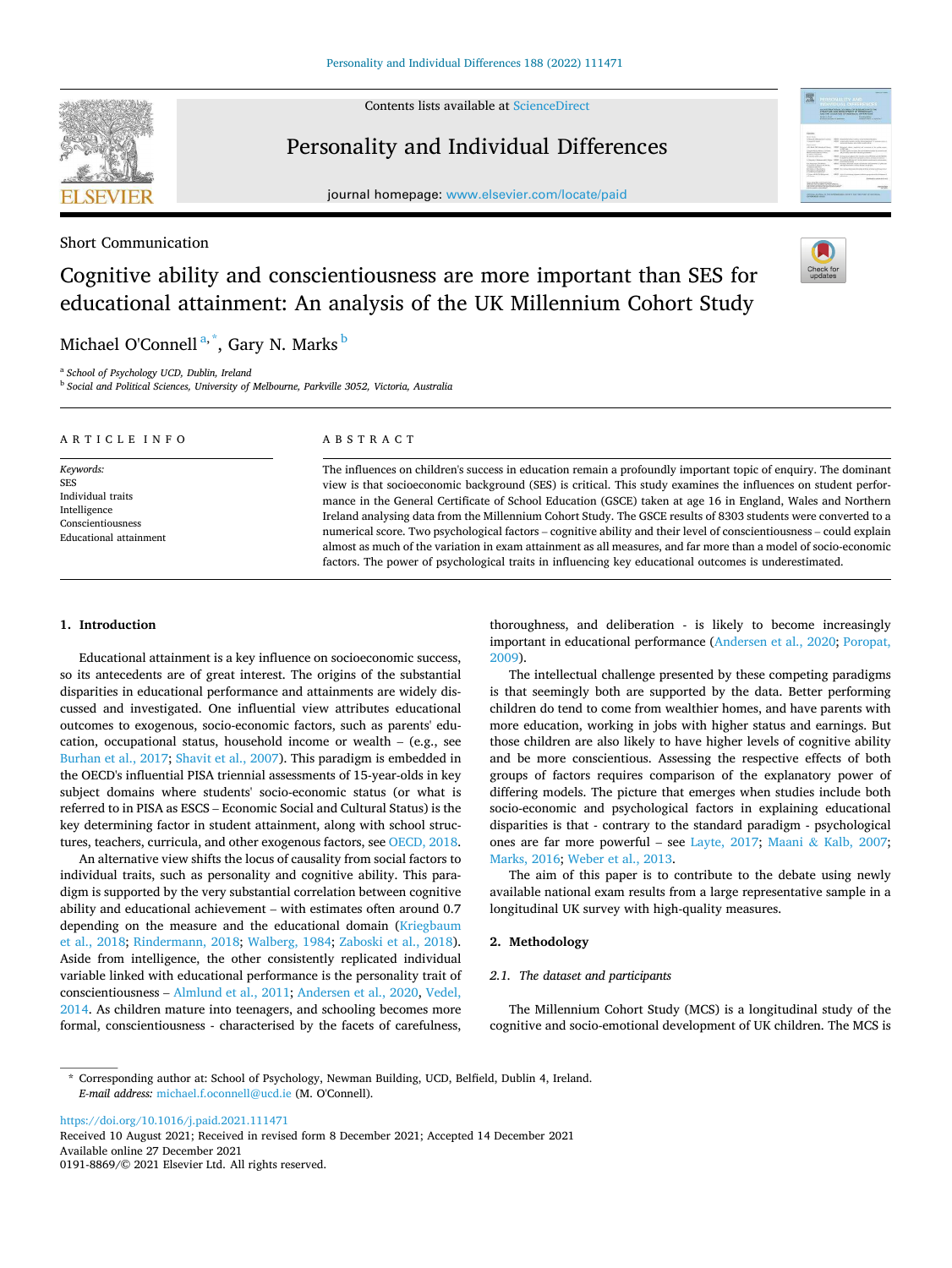funded by the UK Economic and Social Research Council (ESRC), and several government departments. The sample was obtained through a stratified cluster design, and is nationally representative of UK children, with survey weights provided to adjust for non-response, and to enhance representativeness. The data are gathered in face-to-face interviews with children, parents, and teachers where applicable. The first wave of the survey was in 2000 when children were nine months old, and there have been six further waves, at ages 3, 5, 7, 11, 14, and 17. The first wave gathered data from 18,819 children. At age 17, the sample size had declined to 10,757 children, due mainly to attrition.

#### *2.2. Measures*

Univariate statistics (mean, standard deviation, skewness, and where relevant, reliability) are available for all variables used, in [Table 2.](#page-2-0)

### *2.2.1. GCSE exam results*

In wave 7, at age 17, the MCS asked respondents to report their GCSE grades. The GCSE (General Certificate of Secondary Education) is a set of academic qualifications based on state examinations in a variety of subjects taken typically at age 16. The GCSE is taken in state schools in England, Wales, and Northern Ireland. However, in Scotland, the Scottish Qualifications Certificate is used, with a different grading system. Therefore, the analysis is only based on the GCSE results, and does not include the Scottish cohort in the MCS, or those who took other alternatives to the GCSE. GCSE data were available for 8303 respondents, or 77% of the sweep 7 cohort. Of these, 4190 were male (50.5%) and 4113 were female (49.5%). Typically, a student takes nine GCSEs in nine subjects, and there are nine possible grades. These grades were transformed into numbers (0–9), and each student's performance summed. The mean GCSE score was 45.1, and the scores were normally distributed, with over 99% of the sample scoring between 0 and 100.

#### *2.2.2. Cognitive measures*

*2.2.2.1. Child's cognitive ability.* The MCS included cognitive ability tests at waves 2, 3, 4, 5 and 6 [\(Rosenberg et al., 2020](#page-3-0)). A single unrotated principal component score was extracted for each participant based on ten cognitive ability tests – see below. In a principal component analysis, the components are calculated as linear combinations of all the original variables, and the goal is to explain as much variance as possible with each successive component. The first component explains maximum variance (highest eigenvalue), and thus represents the best account of the data.

Wave 2, age 3 – Bracken School Readiness Composite Standard Score, BAS naming-Vocabulary T-Score.

Wave 3, age 5 – iPattern Construction T-score, Naming Vocabulary Tscore, Picture Completion T-score.

Wave 4, age 7 – Word Reading Standard Score, Pattern Construction T-score, Maths7 Standardised Age Score.

Wave 5, age 11 – Verbal Sims Standard Score.

Wave 6, age 15 – Word Activity (Recognition) Score out of 20.

Data were available for 5938 respondents for all ten cognitive measures.

*2.2.2.2. Maternal cognitive ability.* Most mothers  $(N = 7359)$ , but only a minority of fathers participated in a cognitive ability test, in sweep 6. Therefore, only the maternal score – taken when the child was fifteen was included in the analysis. This was a Word Activity Test, scored out of 20.

**Table 1** 

Distribution of highest educational level of higher educated parent ( $N = 4524$ ).

| Level | <b>Educational equivalent</b>                                     | N    | $\frac{0}{0}$ |
|-------|-------------------------------------------------------------------|------|---------------|
|       | Low achievement in lower secondary school                         | 294  | 6.5           |
| 2     | High achievement in lower secondary school                        | 918  | 20.3          |
| 3     | Completion of higher secondary school                             | 737  | 16.3          |
|       | Higher secondary school and some post-secondary<br>qualifications | 1861 | 41.1          |
| 5     | Completion of foundation degree level at university or<br>higher  | 714  | 15.8          |

## *2.2.3. Socio-economic status (SES) measures*

*2.2.3.1. Household income.* A derived variable from each survey wave measuring weekly household income based on net earnings, benefits, and pensions was provided by the MCS. This was adjusted for family size (by the MCS) using the OECD equivalence scale of a value of 1 for the first adult, 0.7 for each adult after that and 0.5 for each child in the household. To avoid the potential distortion of household income based on any single sweep, the mean of sweeps 6 and 7 were calculated, and was then standardised.  $N = 7481$ .

*2.2.3.2. Highest parental education.* The MCS provided a measure of highest educational attainment of either parent based on a scale from 1 to 5 (lowest to highest). The data from wave 6 were used. Table 1 presents the percentage of highest educated parent at each level.

*2.2.3.3. Highest parental occupational status.* The MCS recorded the job status of both parents using the SOC-2000 coding scheme. These were recoded into categories ISCO-88, and the ISCO-88 categories were assigned a ISEI occupational status score. The ISEI is a worldwide scale that transforms narrow occupation roles into a numerical scale based on the transmission of educational qualifications into earnings through occupation. It maximizes the importance of occupation [\(Ganzeboom](#page-3-0) & [Treiman, 1996](#page-3-0)). The highest occupation status of either parent was assigned.  $N = 5692$ , and the minimum score was 16, and maximum was 88.

#### *2.2.4. Personality measures*

In wave 7 of the MCS, the "Big Five" personality traits - Openness (N  $= 8203$ ), Conscientiousness (N = 8200), Extraversion (N = 8191), Agreeableness ( $N = 8210$ ), Neuroticism ( $N = 8163$ ) - of the cohort, aged 17, were assessed with five three-item scales. As can be seen in [Table 2](#page-2-0), the reliability scores for four of the five traits were low, between 0.6 and 0.7 – ideally these should be above 0.7 [\(DeVellis, 2003](#page-3-0)), but [Pallant](#page-3-0)  [\(2010; 97\)](#page-3-0) notes that "for scales with fewer than ten items, it is common to find quite low Cronbach values. E.g. 0.5".

#### *2.3. Imputation of data*

As most measures had missing values, imputation of values was employed, using the 'Fully Conditional Specification MCMC' command in SPSS 26. A visual review of the missing values in SPSS revealed no strongly monotonic patterns; however, this imputation method can be used with arbitrary (monotonic or non-monotonic) patterns of missing data. No imputation was used on the GCSE scores (as this was the dependent variable), or on either the occupational status measure or the cognitive measures, as the missing cases were well over 30%. Following imputation,  $N = 4528$ . Weights were applied. The non-imputed sample was 50.5% male, mean family income =  $£423$ , job status = 47.0, and parental education of 3.12. The imputed sample was 50.3% male, mean family income  $=$  £481, parental job status  $=$  47.6, and parental educa $tion = 3.39.$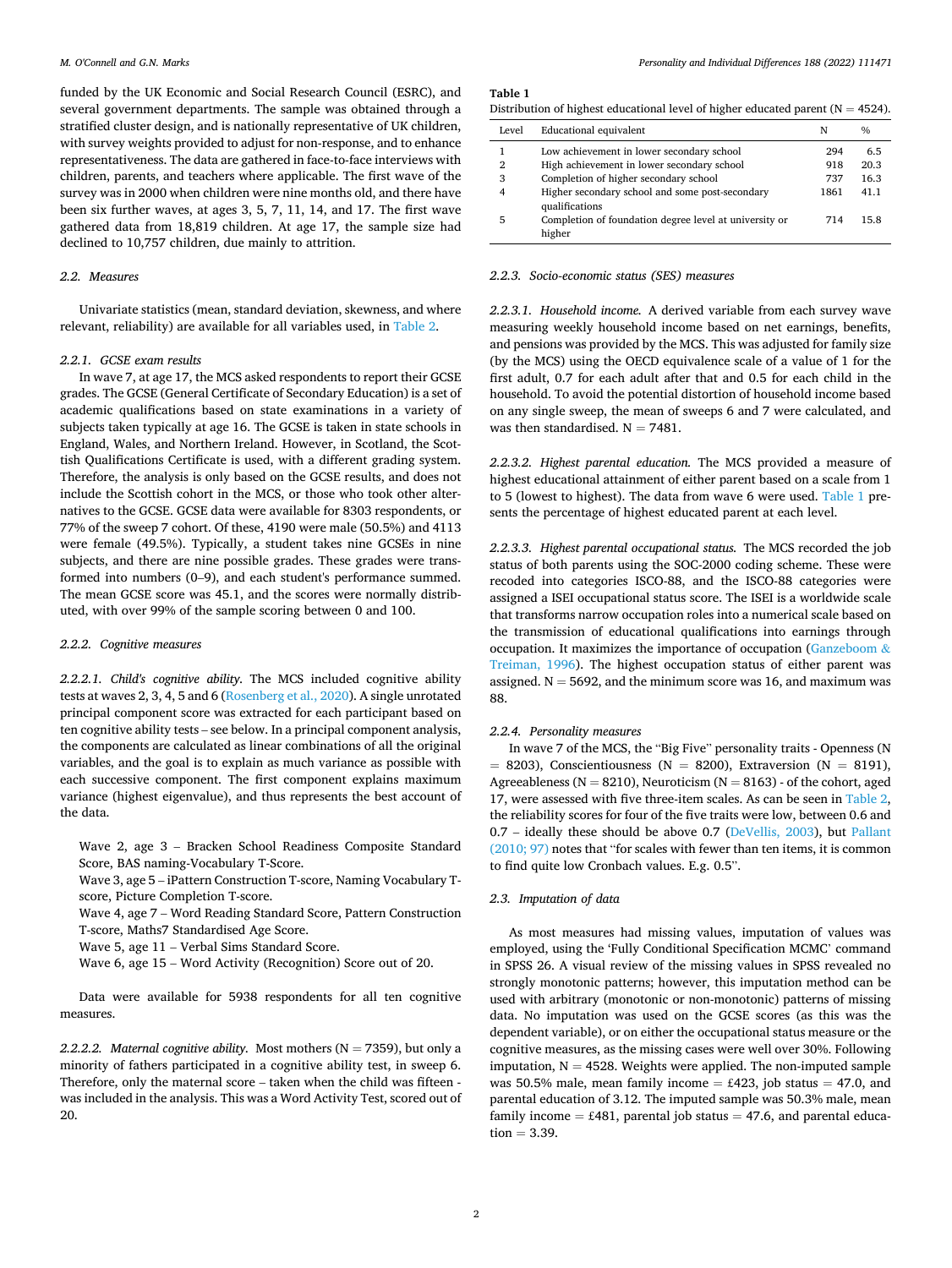#### <span id="page-2-0"></span>**Table 2**

Correlation matrix of continuous measures, imputed data (on variables with less than 20% missing cases).

| Measure                   |           | $\overline{2}$ | 3         | $\overline{4}$ | 5        | 6         | 7        | 8         | 9         | 10      | 11   |
|---------------------------|-----------|----------------|-----------|----------------|----------|-----------|----------|-----------|-----------|---------|------|
| 1. GCSE exam score        |           |                |           |                |          |           |          |           |           |         |      |
| 2. Child cognitive score  | $0.47**$  |                |           |                |          |           |          |           |           |         |      |
| 3. Mother cognitive score | $0.27**$  | $0.40**$       |           |                |          |           |          |           |           |         |      |
| 4. Highest parent educate | $0.25**$  | $0.25**$       | $0.38**$  | $\mathbf{1}$   |          |           |          |           |           |         |      |
| 5. Highest parent occup.  | $0.21**$  | $0.19**$       | $0.34***$ | $0.41**$       |          |           |          |           |           |         |      |
| 6. Household income       | $0.29**$  | $0.32**$       | $0.42**$  | $0.45***$      | $0.35**$ |           |          |           |           |         |      |
| 7. Pers. – Openness       | $0.11**$  | $0.12**$       | $0.07**$  | $0.08**$       | $0.05**$ | $0.06**$  | 1        |           |           |         |      |
| 8. Pers. - Conscientious  | $0.19**$  | $0.08**$       | 0.00      | $0.04*$        | 0.03     | $0.07**$  | $0.16**$ |           |           |         |      |
| 9. Pers. - Extraversion   | $-0.02$   | $-0.01$        | $-0.02$   | 0.01           | $0.05**$ | $0.07**$  | $0.18**$ | $0.15***$ |           |         |      |
| 10. Pers. - Agreeableness | $0.09**$  | 0.00           | 0.01      | $0.03*$        | $0.05**$ | $0.03*$   | $0.20**$ | $0.29**$  | $0.14***$ |         |      |
| 11. Pers. - Neuroticism   | $0.07**$  | $0.04*$        | $0.05**$  | $-0.01$        | $-0.02$  | $-0.01$   | 0.01     | 0.01      | $-0.30**$ | 0.01    |      |
| Mean                      | 45.1      | 0.0            | 11.2      | 3.12           | 47.0     | 423       | 14.3     | 14.2      | 13.6      | 16.7    | 11.8 |
| Standard deviation        | 22.5      | 1.0            | 4.4       | 1.26           | 19.3     | 172       | 3.8      | 3.3       | 3.9       | 3.1     | 4.8  |
| Skewness                  | 0.61      | $-0.37$        | $-0.08$   | $-0.24$        | 0.46     | 0.29      | $-0.33$  | $-0.40$   | $-0.39$   | $-0.99$ | 0.12 |
| Cronbach's alpha          | <b>NA</b> | 0.73           | <b>NA</b> | NA             | NA       | <b>NA</b> | 0.68     | 0.60      | 0.67      | 0.63    | 0.79 |

 $N = 4528$ . Pooled r scores based on five imputations.

Descriptives in last four rows based on raw (non-imputed) data.

 $p < .05$ .

 $p < .01$ .

# **Table 3**

Comparison of five regression models. Dependent measure - GCSE exam scores. Imputed datasets (imputation used for variables with less than 20% missing values). R squared values based on pooled scores of five imputations. Variable coefficients are b values and corresponding t scores based on five pooled imputations.  $N = 4528$ . \* indicates p *<* .001.

|                         | Model fit            | Predictor                       | b       | b: [95% CI]      | t       | Sig. t      |
|-------------------------|----------------------|---------------------------------|---------|------------------|---------|-------------|
| Model 1 - Personality   | $\text{Rsq} = 0.053$ | (Constant)                      | 19.02   | [13.02, 25.01]   |         |             |
|                         |                      | Gender                          | $-0.12$ | $[-1.51, 1.26]$  | $-0.17$ | 0.864       |
|                         |                      | Personality - Openness          | 0.52    | [0.32, 0.72]     | 5.19    | ${<}0.001*$ |
|                         |                      | Personality - Conscientiousness | 1.22    | [0.10, 1.45]     | 10.55   | ${<}0.001*$ |
|                         |                      | Personality - Extraversion      | $-0.23$ | $[-0.41, -0.04]$ | $-2.42$ | $=0.015$    |
|                         |                      | Personality - Agreeableness     | 0.16    | $[-0.08, 0.41]$  | 1.30    | $=0.195$    |
|                         |                      | Personality - Neuroticism       | 0.48    | [0.32, 0.63]     | 5.98    | ${<}0.001*$ |
| Model $2 - SES$         | $\text{Rsq} = 0.105$ | (Constant)                      | 33.13   | [30.00, 36.26]   |         |             |
|                         |                      | Gender                          | 0.26    | $[-1.08, 1.61]$  | 0.38    | 0.704       |
|                         |                      | Household income: Standardised  | 4.76    | [3.92, 5.60]     | 11.10   | ${<}0.001*$ |
|                         |                      | Highest parental education      | 2.36    | [1.68, 3.05]     | 6.75    | ${<}0.001*$ |
|                         |                      | Highest parental work status    | 0.11    | [0.07, 0.14]     | 5.25    | ${<}0.001*$ |
| Model 3 - Cognitive     | $\text{Rsq} = 0.254$ | (Constant)                      | 38.32   | [35.50, 41.15]   |         |             |
|                         |                      | Gender                          | 0.20    | $[-1.03, 1.43]$  | 0.32    | 0.750       |
|                         |                      | Maternal cognitive test score   | 0.69    | [0.52, 0.85]     | 8.01    | ${<}0.001*$ |
|                         |                      | Child cognitive test scores     | 10.99   | [10.23, 11.75]   | 28.47   | ${<}0.001*$ |
| Model 4 - Psychological | $\text{Rsq} = 0.285$ | (Constant)                      | 14.81   | [9.21, 20.42]    |         |             |
|                         |                      | Gender                          | 0.08    | $[-1.13, 1.29]$  | 0.13    | 0.894       |
|                         |                      | Personality - Openness          | 0.05    | $[-0.12, 0.23]$  | 0.60    | 0.551       |
|                         |                      | Personality - Conscientiousness | 1.03    | [0.83, 1.23]     | 10.10   | ${<}0.001*$ |
|                         |                      | Personality - Extraversion      | $-0.12$ | $[-0.28, 0.05]$  | $-1.42$ | 0.157       |
|                         |                      | Personality - Agreeableness     | 0.31    | [0.09, 0.53]     | 2.79    | $=0.005$    |
|                         |                      | Personality - Neuroticism       | 0.38    | [0.25, 0.52]     | 5.48    | ${<}0.001*$ |
|                         |                      | Maternal cognitive test score   | 0.70    | [0.54, 0.87]     | 8.34    | ${<}0.001*$ |
|                         |                      | Child cognitive test scores     | 10.58   | [9.83, 11.33]    | 27.63   | ${<}0.001*$ |
| Model 5 - All           | $\text{Rsq} = 0.301$ | (Constant)                      | 12.40   | [6.66, 18.15]    |         |             |
|                         |                      | Gender                          | 0.21    | $[-0.98, 1.41]$  | 0.35    | 0.730       |
|                         |                      | Personality - Openness          | 0.05    | $[-0.12, 0.23]$  | 0.62    | 0.535       |
|                         |                      | Personality - Conscientiousness | 1.00    | [0.80, 1.20]     | 9.94    | ${<}0.001*$ |
|                         |                      | Personality - Extraversion      | $-0.15$ | $[-0.31, 0.01]$  | $-1.87$ | 0.062       |
|                         |                      | Personality - Agreeableness     | 0.28    | [0.07, 0.49]     | 2.60    | 0.011       |
|                         |                      | Personality - Neuroticism       | 0.40    | [0.26, 0.53]     | 5.80    | ${<}0.001*$ |
|                         |                      | Household income: Standardised  | 2.03    | [1.25, 2.81]     | 5.11    | ${<}0.001*$ |
|                         |                      | Highest parental education      | 1.03    | [0.41, 1.66]     | 3.24    | $=0.001$    |
|                         |                      | Highest parental work status    | 0.07    | [0.03, 0.10]     | 3.79    | $< 0.001*$  |
|                         |                      | Maternal cognitive test score   | 0.35    | [0.17, 0.53]     | 3.86    | ${<}0.001*$ |
|                         |                      | Child cognitive test scores     | 9.95    | [9.20, 10.71]    | 25.84   | ${<}0.001*$ |

### **3. Results**

The correlation matrix for the measure of interest, GCSE score, and ten potentially associated measures is presented in Table 2. The strongest correlation with GCSE score was child cognitive test score (r = 0.47). Other variables with moderate to high associations were household income, maternal cognitive score, highest parental education value, highest occupation index, and the personality measure of 'conscientiousness'. Higher GCSE score is associated with higher child cognitive scores, higher parental education, occupational status and family income, more openness in personality, greater conscientiousness, more agreeableness, more neuroticism, higher maternal cognitive score,